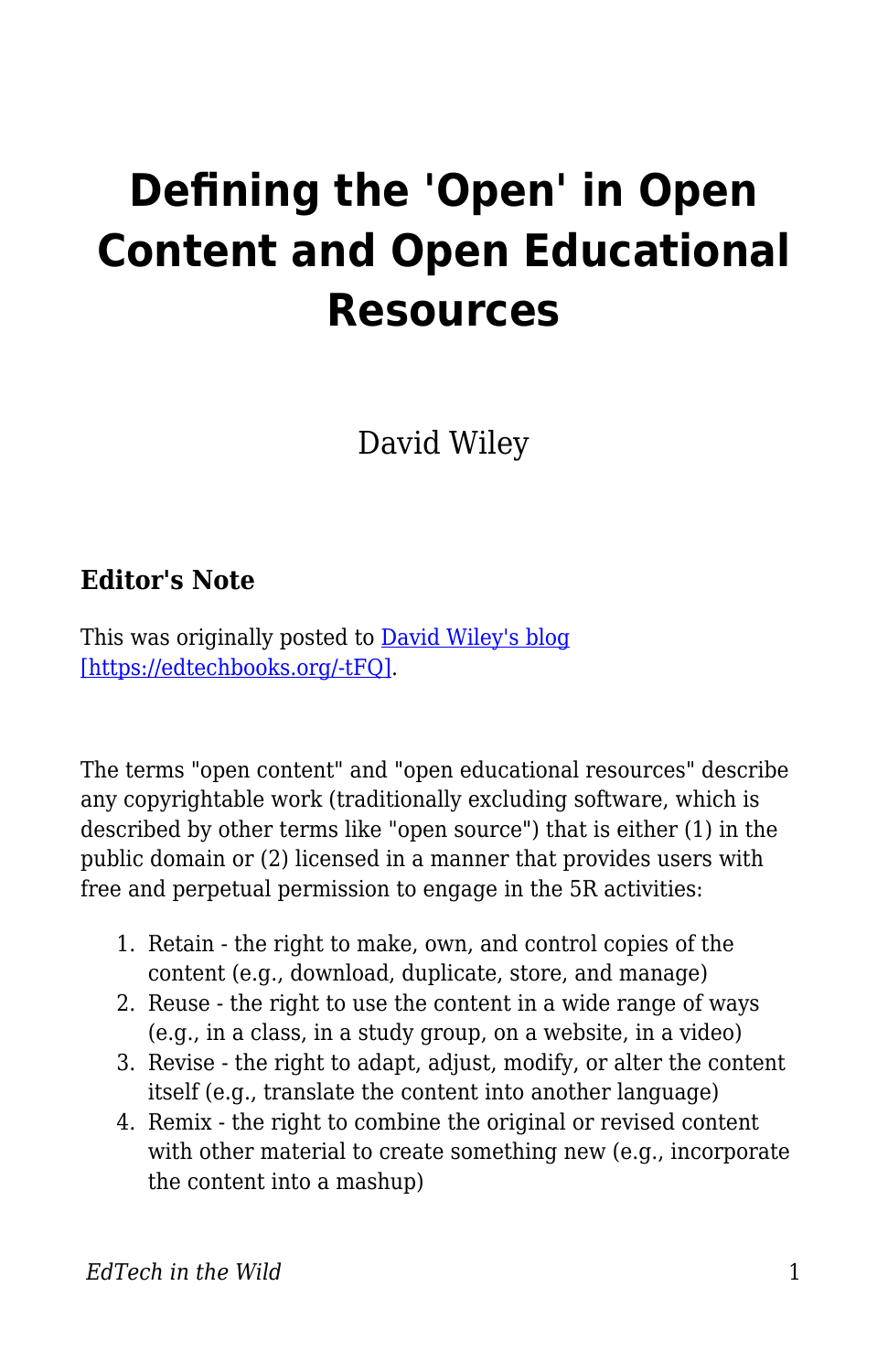5. Redistribute - the right to share copies of the original content, your revisions, or your remixes with others (e.g., give a copy of the content to a friend)

## **Legal Requirements and Restrictions Make Open Content and OER Less Open**

While a free and perpetual grant of the 5R permissions by means of an "open license" qualifies a creative work to be described as open content or an open educational resource, many open licenses place requirements (e.g., mandating that derivative works adopt a certain license) and restrictions (e.g., prohibiting "commercial" use) on users as a condition of the grant of the 5R permissions. The inclusion of requirements and restrictions in open licenses make open content and OER less open than they would be without these requirements and restrictions.

There is disagreement in the community about which requirements and restrictions should never, sometimes, or always be included in open licenses. For example, Creative Commons, the most important provider of open licenses for content, offers licenses that prohibit commercial use. While some in the community believe there are important use cases where the noncommercial restriction is desirable, many in the community strongly criticize and eschew the noncommercial restriction.

As another example, Wikipedia, one of the most important collections of open content, requires all derivative works to adopt a specific license - CC BY SA. MIT OpenCourseWare, another of the most important collections of open content, requires all derivative works to adopt a specific license - CC BY NC SA. While each site clearly believes that the ShareAlike requirement promotes its particular use case, the requirement makes the sites' content incompatible in an esoteric way that intelligent, well-meaning people can easily miss.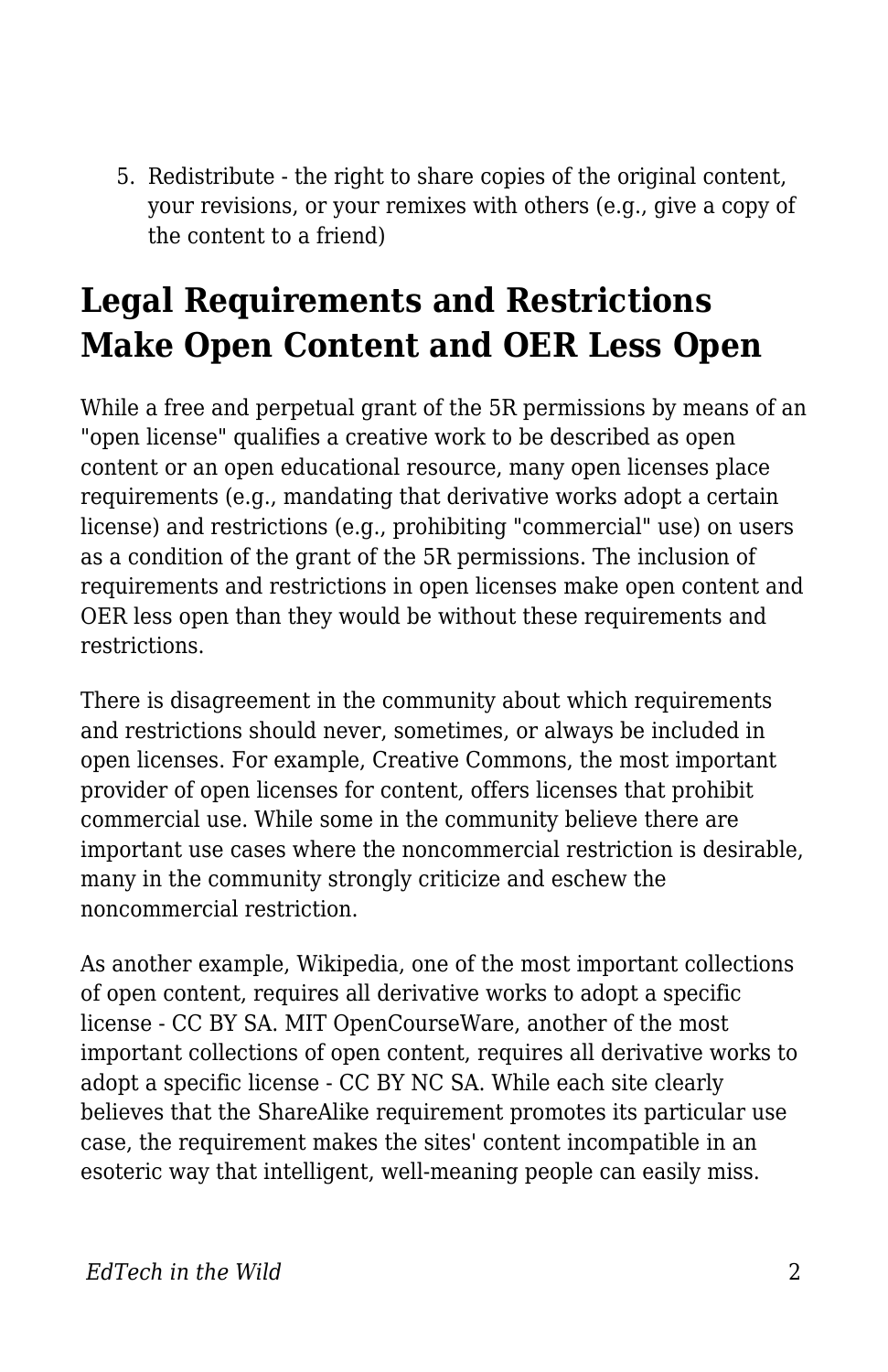Generally speaking, while the choice by open content publishers to use licenses that include requirements and restrictions can optimize their ability to accomplish their own local goals, the choice typically harms the global goals of the broader open content community.

## **Poor Technical Choices Make Open Content Less Open**

While open licenses provide users with legal permission to engage in the 5R activities, many open content publishers make technical choices that interfere with a user's ability to engage in those same activities. The ALMS Framework provides a way of thinking about those technical choices and understanding the degree to which they enable or impede a user's ability to engage in the 5R activities permitted by open licenses. Specifically, the ALMS Framework encourages us to ask questions in four categories:

- 1. Access to Editing Tools: Is the open content published in a format that can only be revised or remixed using tools that are extremely expensive (e.g., 3DS MAX)? Is the open content published in an exotic format that can only be revised or remixed using tools that run on an obscure or discontinued platform (e.g., OS/2)? Is the open content published in a format that can be revised or remixed using tools that are freely available and run on all major platforms (e.g., OpenOffice)?
- 2. Level of Expertise Required: Is the open content published in a format that requires a significant amount technical expertise to revise or remix (e.g., Blender)? Is the open content published in a format that requires a minimum level of technical expertise to revise or remix (e.g., Word)?
- 3. Meaningfully Editable: Is the open content published in a manner that makes its content essentially impossible to revise or remix (e.g., a scanned image of a handwritten document)? Is the open content published in a manner making its content easy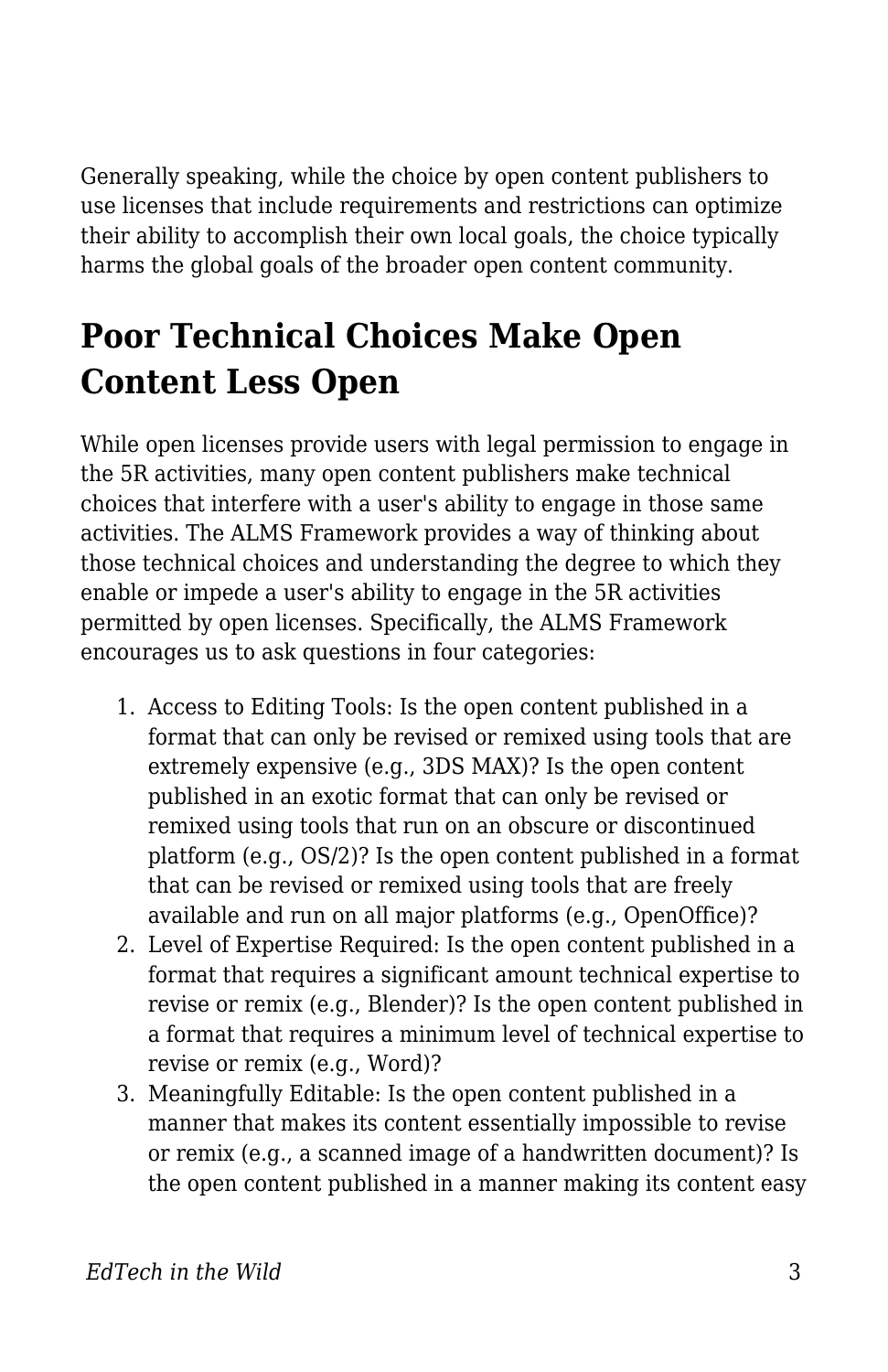to revise or remix (e.g., a text file)?

4. Self-Sourced: It the format preferred for consuming the open content the same format preferred for revising or remixing the open content (e.g., HTML)? Is the format preferred for consuming the open content different from the format preferred for revising or remixing the open content (e.g. Flash FLA vs SWF)?

Using the ALMS Framework as a guide, open content publishers can make technical choices that enable the greatest number of people possible to engage in the 5R activities. This is not an argument for "dumbing down" all open content to plain text. Rather it is an invitation to open content publishers to be thoughtful in the technical choices they make - whether they are publishing text, images, audio, video, simulations, or other media.



Wiley, D. (2019). Defining the 'Open' in Open Content